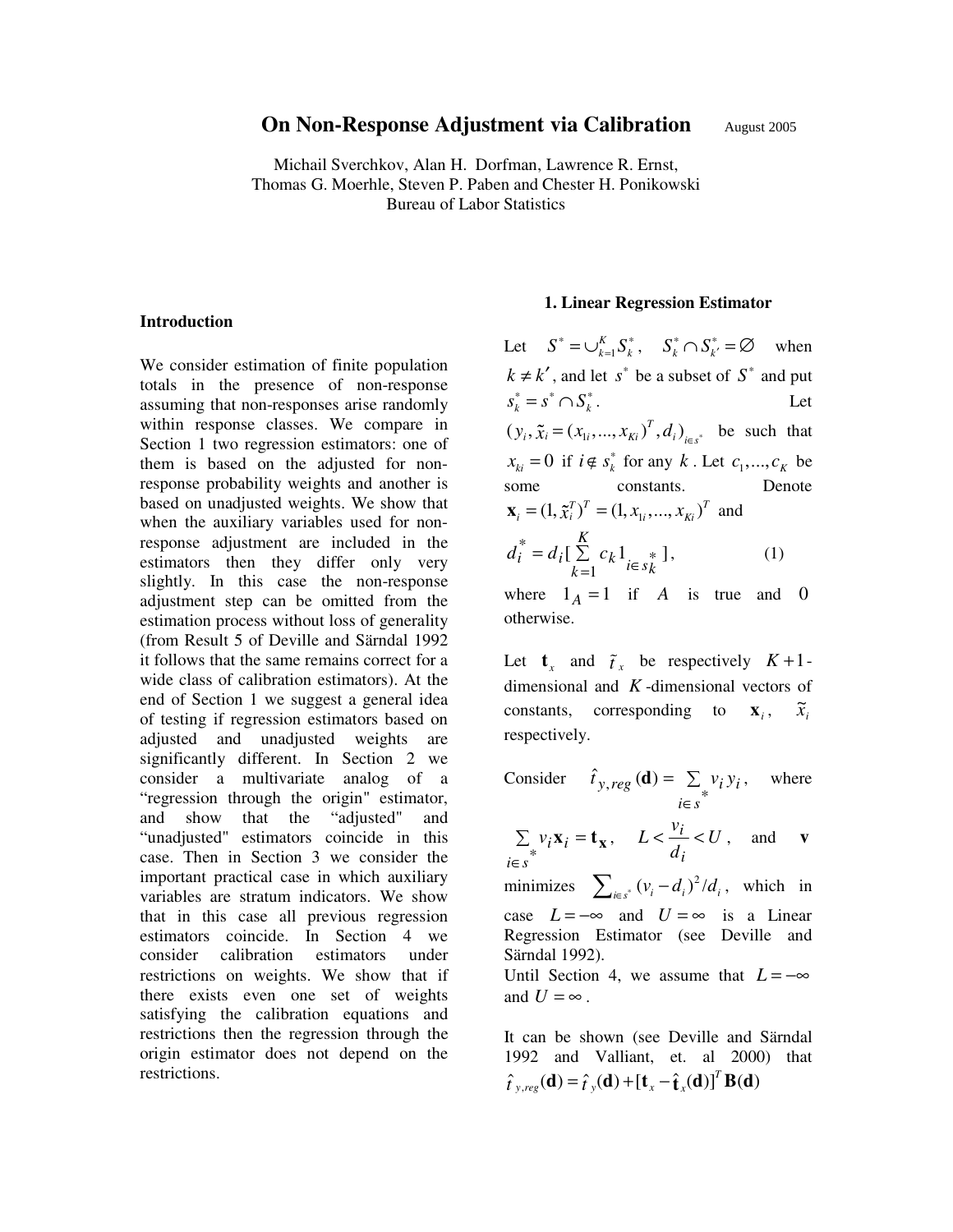where  $t<sub>r</sub>$  is a vector of constants,  $\hat{t}_i(\mathbf{d}) = \sum_{i \in s^*} d_i \mathbf{z}_i$ , and  $\mathbf{B}(\mathbf{d})$  is a solution " **A** " of the Weighted Least Squares (WLS) Normal Equations:

$$
\sum_{i \in s^*} d_i (y_i - \mathbf{x}_i^T \mathbf{A}) = 0,
$$
  

$$
\sum_{i \in s^*} d_i (y_i - \mathbf{x}_i^T \mathbf{A}) x_{ki} = 0, \quad k = 1,...,K,
$$

In particular if  $\sum d_i \mathbf{x}_i \mathbf{x}_i^T$ *i∈s*  $\sum d_i \mathbf{x}_i \mathbf{x}$ ∈ \* is nonsingular then  $\mathbf{B}(\mathbf{d}) = [\sum d_i \mathbf{x}_i \mathbf{x}_i^T]^{-1} \sum d_i \mathbf{x}_i y_i$  $i \in s^*$   $i \in s$  $\int_{\mathbb{R}} d_i \mathbf{x}_i \mathbf{x}_i^T \, \mathbf{I}^{-1} \sum_{i \in \mathbb{Z}} d_i \mathbf{x}_i \mathbf{y}$ −  $\in$  s<sup>\*</sup> i $\in$  $\mathbf{B}(\mathbf{d}) = [\sum d_i \mathbf{x}_i \mathbf{x}_i^T]^{-1} \sum d_i \mathbf{x}_i y_i.$ 

COMMENT 1.  $S^*$  and  $S^*$  can be considered as a set indicating a population and a set of finally selected units (sample) respectively,  ${S_k^*}$  and  ${s_k^*}$  represent nonresponse adjustment groups in the population and the sample,  $y_i$  and  $\mathbf{x}_i$ 's represent values of target and auxiliary variables,  $d_i$ 's are weights adjusted for nonresponse, and  $\mathbf{t}_x$  is a vector of population totals of the auxiliary variables with the first coordinate equal to *N* , the number of population units (in particular if  $X_i$  is a variable used for non-response adjustment with known "totals by group",  $T_X(k) = \sum_{i \in S_k^*} X_i$ , then  $x_{ki} = X_i$  if  $i \in S_k^*$  and 0 otherwise); then  $\hat{t}_{y,reg}$  is a linear regression estimator of the population total  $t_y$ . Assume that  $d_i^*$  are the original inverse inclusion probabilities. Then in the case of non-response,  $1/d_i^*$  can differ from the ultimate probabilities of inclusion in the sample and thus to get consistent estimates based on these probabilities, non-response adjustment is done. Usually when adjustment is made based on auxiliary variables the adjusted weights and primary probability inverse weights are connected by (1) with some  $c_i$ 's. In this section we try to estimate the difference of two regression estimators one of which is based on the

adjusted weights and another on the original unadjusted weights, i.e. we would like to estimate  $\hat{t}_{y, reg}(\mathbf{d}) - \hat{t}_{y, reg}(\mathbf{d}^*).$ 

First we note the following very simple lemma.

**Lemma 1.** Let **A** satisfy  
\n
$$
\sum_{i \in s^*} d_i(y_i - \mathbf{x}_i^T \mathbf{A}) = 0
$$
\nand **A**<sup>\*</sup> satisfy  
\n
$$
\sum_{i \in s^*} d_i^*(y_i - \mathbf{x}_i^T \mathbf{A}^*) = 0.
$$
\n(3)  
\nThen for any vector **t**  
\n
$$
\left[ \sum_{i \in s} d_i y_i + (\mathbf{t} - \sum_{i \in s} d_i x_i)^T \mathbf{A} \right] -
$$
\n
$$
\left[ \sum_{i \in s} d_i^* y_i + (\mathbf{t} - \sum_{i \in s} d_i^* x_i)^T \mathbf{A}^* \right] =
$$
\n
$$
i \in s
$$

This follows immediately from substitution of (2) and (3) into (4).

 ${\bf t}^T({\bf A}-{\bf A}^*)$ . (4)

# **Corollary 1**.  $\hat{t}_{y,reg}(\mathbf{d}) - \hat{t}_{y,reg}(\mathbf{d}^*) = \mathbf{t}_x^T[\mathbf{B}(\mathbf{d}) - \mathbf{B}(\mathbf{d}^*)].$

This follows from the fact that (2) and (3) are the first of the WLS Normal Equations respectively for  $B(d)$  and  $B(d^* )$ .

**Lemma 2**. Let *N* denote the size of a finite population, and let the following conditions be satisfied: as  $N \rightarrow \infty$ ,

i)  $\lim_{M \to \infty} N^{-1}t_y$  and  $\lim_{M \to \infty} N^{-1}t_x$  exist.

ii)  $N^{-1}(t_y - \hat{t}(\mathbf{d})) \rightarrow 0$  and

 $N^{-1}$  (**t**<sub>x</sub>  $-\hat{\mathbf{t}}$ <sub>x</sub>(**d**))  $\rightarrow$  0 in design probability.

Then  $\hat{t}_{y,reg}(\mathbf{d}^*) - \hat{t}_{y,reg}(\mathbf{d}) \to 0$ 

in design probability if and only if

$$
N^{-1} \sum_{i=1}^{K} \sum_{i \in s_k^*} d_i (c_k - 1)(y_i - \mathbf{x}_i^T \mathbf{B}(\mathbf{d}))
$$

 $\rightarrow$  0 in design probability (5)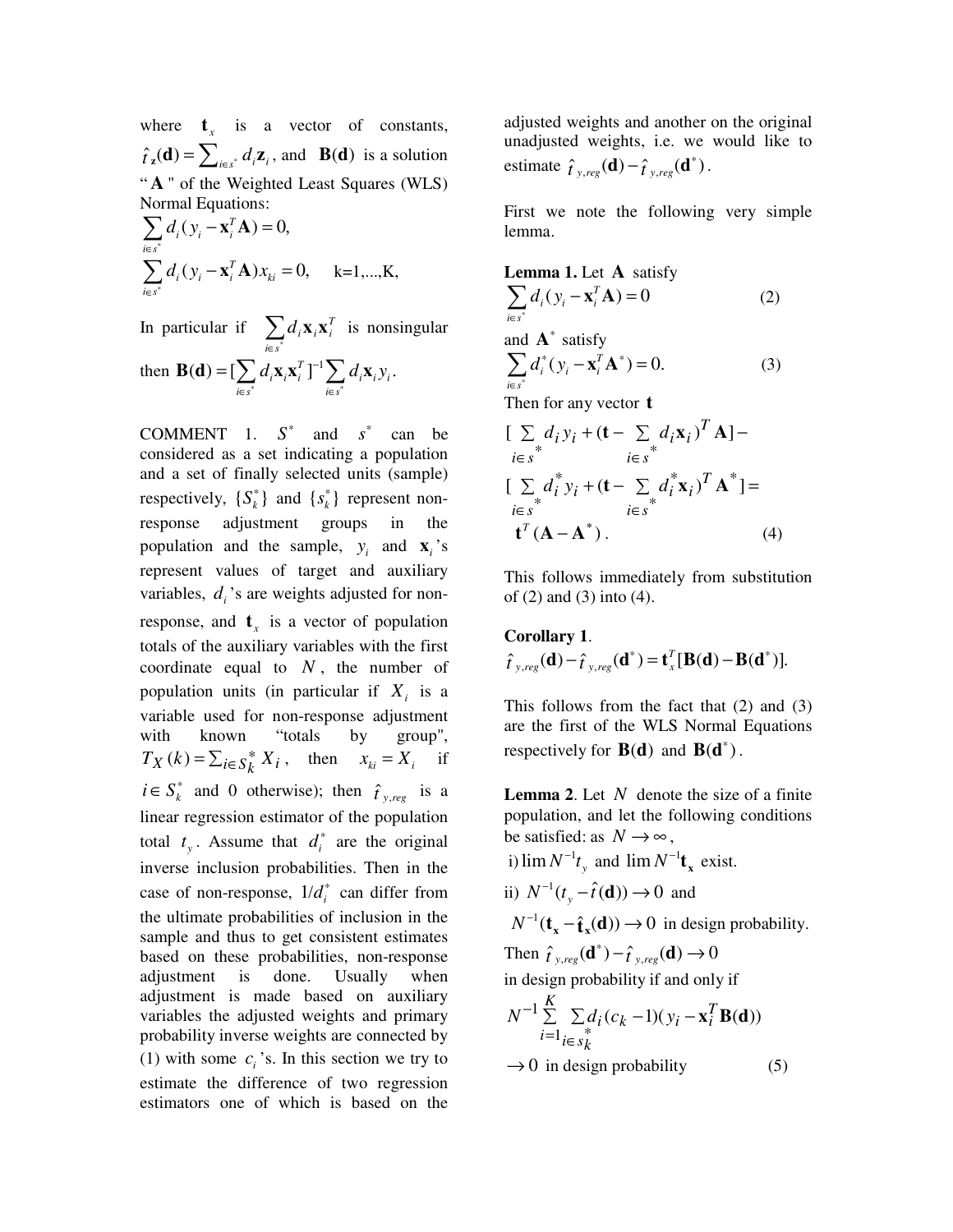In particular under i) and ii),  $(5)$  is equivalent to

$$
N^{-1} \sum_{k=1}^{K} \sum_{i \in S_k^*} (c_k - 1)(y_i - \mathbf{x}_i^T \mathbf{B}(\mathbf{d})) \to 0. (5')
$$

where summation is over the population. (Proof below.)

**Corollary 2.** Under i) and ii),  $\hat{t}_{y,reg}(\mathbf{d}^*) - \hat{t}_{y,reg}(\mathbf{d}) \to 0$  in design probability if  $^{1}\sum d_{i}( y_{i} - \mathbf{x}_{i}^{T} \mathbf{B}(\mathbf{d})) \rightarrow 0$ *T*  $i \vee i$   $\mathbf{A}_i$  $N^{-1} \sum_{i \in S^*} d_i(y)$ −  $\sum d_i(y_i - \mathbf{x}_i^T \mathbf{B}(\mathbf{d})) \rightarrow 0$  (6)

*k* in design probability for all  $k = 1, ..., K$ , or equivalently,

*i s*

∈

$$
N^{-1} \sum_{i \in S_k^*} (y_i - \mathbf{x}_i^T \mathbf{B}(\mathbf{d})) \to 0 \qquad (6')
$$
  
for all  $k = 1,..., K$ .

Note that (6) and (6') do not use the  $c_k$ 's and (6) refers to a sample and therefore can be tested.

COMMENT 2. If we consider  $y_i$  and  $1_{i \in S_i^*}$ as random variables generated by some super population (model) distribution then for some vector  $\mathbf{b}$  (5<sup>'</sup>) converges in design probability to

$$
E_{\xi}[(y_i - \mathbf{x}_i^T \mathbf{b}) \sum_{k=1}^K (c_k - 1) \mathbf{1}_{i \in S_k^*}] = 0 \quad (5M)
$$

and (6) converges to,

$$
E_{\xi}[(y_i - \mathbf{x}_i^T \mathbf{b}) | i \in S_k^*] = 0, \tag{6M}
$$

where  $E_{\xi}$  means expectation with respect to the model distribution. A usual basic model assumption in linear regression theory is

$$
E_{\xi}[(y_i - \mathbf{x}_i^T \mathbf{b}) | \mathbf{x}_i] = 0
$$

which is in general stronger than  $(6M)$ which is in turn stronger than  $(5M)$ .

*Proof of Lemma 2.* It follows from Corollary 1 that we have to estimate the difference between  $B(d)$  and  $B(d^*)$ . Consider the WLS Normal equations for  $B(d)$  and  $B(d^*)$  :

$$
\sum_{i \in s^*} d_i (y_i - \mathbf{x}_i^T \mathbf{A}) = 0,
$$
\n
$$
\sum_{i \in s^*} d_i (y_i - \mathbf{x}_i^T \mathbf{A}) x_{ki} = 0, \quad k = 1, ..., K, (7)
$$
\n
$$
\sum_{i \in s^*} d_i^* (y_i - \mathbf{x}_i^T \mathbf{A}) = 0,
$$
\n
$$
\sum_{i \in s^*} d_i^* (y_i - \mathbf{x}_i^T \mathbf{A}) x_{ki} = 0, \quad k = 1, ..., K. (7')
$$

Recall from Section 1 that  $x_{ki} = 0$  if  $i \notin s_k^*$ for any *k* , *ex hypothesis.* Therefore

$$
\sum_{i \in s} d_i (y_i - \mathbf{x}_i^T \mathbf{A}) x_{ki} =
$$
\n
$$
\sum_{i \in s} d_i (y_i - \mathbf{x}_i^T \mathbf{A}) x_{ki} = 0 \implies
$$
\n
$$
0 = c_k \sum_{i \in s_k^k} d_i (y_i - \mathbf{x}_i^T \mathbf{A}) x_{ki} =
$$
\n
$$
\sum_{i \in s_k^k} d_i^* (y_i - \mathbf{x}_i^T \mathbf{A}) x_{ki}, \text{ if } k = 1, \dots K.
$$

Therefore  $(7')$  is equivalent to  $\mathbf{x}_{i}^{*}(\mathbf{y}_{i} - \mathbf{x}_{i}^{T}\mathbf{A}) = 0$ *i s*  $\int_a^{\infty} d_i^*(y)$ ∗ ∈  $\sum d_i^*(y_i - \mathbf{x}_i^T \mathbf{A}) = 0,$  $\mathbf{x}_i (\mathbf{y}_i - \mathbf{x}_i^T \mathbf{A}) \mathbf{x}_{ki} = 0$ *i s*  $d_i(y_i - \mathbf{x}_i^T \mathbf{A})x$ <sup>∗</sup> ∈  $\sum d_i(y_i - \mathbf{x}_i^T \mathbf{A}) x_{ki} = 0$ , k=1,...,K.

Now, under i) and ii), (7) is asymptotically equivalent to

$$
N^{-1} \sum_{i \in S^*} (y_i - \mathbf{x}_i^T \mathbf{A}) = 0,
$$
  
\n
$$
N^{-1} \sum_{i \in S^*} (y_i - \mathbf{x}_i^T \mathbf{A}) x_{ki} = 0, \text{ k=1,...,K. (8)}
$$
  
\nand (7') to

and  $(7')$  to

$$
N^{-1} \sum_{i \in S^*} (y_i - \mathbf{x}_i^T \mathbf{A}) \left[ \sum_{k=1}^K c_k \mathbf{1}_{i \in S_k^*} \right] = 0,
$$
  

$$
N^{-1} \sum_{i \in S^*} (y_i - \mathbf{x}_i^T \mathbf{A}) x_{ki} = 0, \quad k = 1, ..., K. \quad (8')
$$

Then  $(8)$  and  $(8')$  coincide asymptotically

$$
\begin{aligned} \text{iff} \quad & N^{-1} \sum_{k=1}^{K} \sum_{i \in S_k^{\dagger}} (y_i - \mathbf{x}_i^T \mathbf{A})(c_k - 1) \to 0, \\ \text{approximate the lemma.} \end{aligned}
$$

proving the lemma.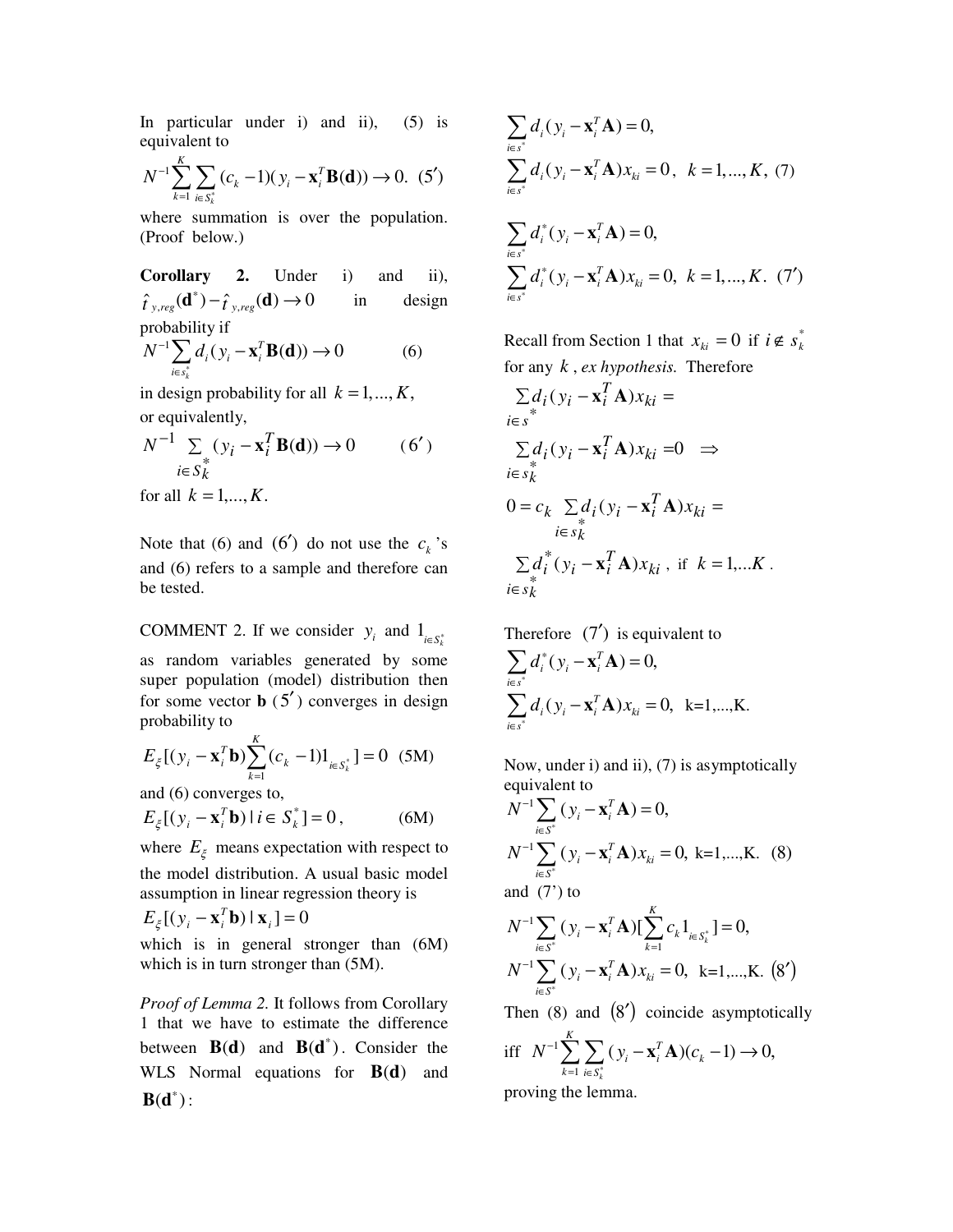**Remark 1.** Suppose  $(1)$ , i) and ii) do not hold. We have in any case

$$
\sum_{i \in s} d_i^*(y_i - \mathbf{x}_i^T \mathbf{B}(\mathbf{d}^*))x_{ki} =
$$
  
\n
$$
\sum_{i \in s} d_i (\widetilde{y}_i - \mathbf{x}_i^T \mathbf{B}(\mathbf{d}^*))x_{ki}, \text{ where}
$$
  
\n
$$
i \in s^*
$$
  
\n
$$
\widetilde{d}_i^*(y_i - \mathbf{x}_i^T \mathbf{B}(\mathbf{d}^*))x_i^T \mathbf{B}(\mathbf{d}^*)
$$

$$
\widetilde{y}_i = \frac{d_i^*}{d_i} (y_i - \mathbf{x}_i^{\mathrm{T}} \mathbf{B}(\mathbf{d}^*)) + \mathbf{x}_i^{\mathrm{T}} \mathbf{B}(\mathbf{d}^*))
$$

which implies

$$
\mathbf{B}(\mathbf{d}^*) = \begin{bmatrix} \sum d_i \mathbf{x}_i \mathbf{x}_i^T \\ \sum e_i^T \mathbf{x}_i \mathbf{x}_i \mathbf{x}_i^T \end{bmatrix}^{-1} \begin{bmatrix} 1 \\ \sum d_i \mathbf{x}_i \tilde{\mathbf{y}}_i \\ i \in s \end{bmatrix},
$$
\n
$$
\mathbf{B}(\mathbf{d}) = \begin{bmatrix} 1 \\ \sum d_i \mathbf{x}_i \mathbf{x}_i^T \end{bmatrix}^{-1} \begin{bmatrix} 1 \\ \sum d_i \mathbf{x}_i \mathbf{y}_i \end{bmatrix} \text{ and}
$$
\nthus

thus,

$$
[\hat{t}_{y, \text{Re } g}(\mathbf{d}) - \hat{t}_{y, \text{Re } g}(\mathbf{d}^*)] =
$$
  

$$
\mathbf{t}_{\mathbf{x}}^T \left[ \sum_{i \in s} d_i \mathbf{x}_i \mathbf{x}_i^T \right]^{-1} \times
$$
  

$$
\sum_{i \in s} (d_i - d_i^*) \mathbf{x}_i (y_i - \mathbf{x}_i^T \mathbf{B}(\mathbf{d}^*)) . (9)
$$

**Remark 2.** Based on (9) one can test whether calibrated estimators based on *d* weights and on  $\overrightarrow{d}^*$ -weights are significantly different or not. Under the assumption that

$$
\frac{\mathbf{t}_{\mathbf{x}}}{N} \text{ and } n\left[\sum_{i \in S} d_i \mathbf{x}_i \mathbf{x}_i^T\right]^{-1} \text{ are bounded} \n(9) \text{ implies} \text{ that}
$$

$$
(9)
$$

$$
N^{-1}[\hat{t}_{y,\text{Re }g}(\mathbf{d}) - \hat{t}_{y,\text{Re }g}(\mathbf{w})]
$$
 is  
statistically injection if

statistically insignificant if

 $H_0: E_S(d_i - w_i) \mathbf{x_i} (y_i - \mathbf{x_i^T} \mathbf{B}(\mathbf{w})) = 0,$ where  $E<sub>S</sub>$  denotes expectation over the sample distribution,  $Pr\{\cdot | i \in S\}$ . *H*<sub>0</sub> can be tested for example by the following simple procedure: put  $e_i^k = (y_i - \mathbf{x_i^T} \hat{\mathbf{B}}(\mathbf{w})) x_{ki}, \quad k = 0, ..., K$  and

 $u_i = d_i - w_i$  and estimate coefficients of ordinary linear regression without intercept for  $K+1$  linear models,  $e_i^k = C^k u_i + \varepsilon_i$ (for example use PROC REG SAS). If for all *k* slope coefficients,  $C^k$ , are insignificant then  $H_0$  is accepted.

### **2. Regression Through The Origin**

In this section we consider a particular case of the regression estimator (regression without intercept) for which  $\hat{t}_{y,reg}(\mathbf{d}) - \hat{t}_{y,reg}(\mathbf{d}^*) = 0.$ 

following system of equations:

**Lemma 3.** Let 
$$
\beta
$$
 be a solution of the  
following system of equations:  

$$
\sum_{i \in s_k^*} d_i (y_i - \tilde{x}_i^T \tilde{\beta}) = 0, \quad k = 1,...,K
$$
 (10)

 $\tilde{x}_i^T \beta$  = 0,  $k = 1, ..., K$  (10)<br>
e a solution of the followin<br>
quations:<br>  $\tilde{x}_i^T \tilde{\beta}^*$  = 0,  $k = 1, ..., K$  (10') and  $\tilde{\beta}^*$ system of equations:

and 
$$
\beta
$$
 be a solution of the following  
system of equations:  

$$
\sum_{i \in s_k^*} d_i^*(y_i - \tilde{x}_i^T \tilde{\beta}^*) = 0, \quad k = 1, ..., K \text{ (10')}
$$
  
Then  $\tilde{\beta}^*$  is a solution for (10) and  $\tilde{\beta}$  is a

 $(\tilde{x}_i^T \tilde{\beta}^*) = 0, \quad k = 1, ..., K \text{ (10')},$ <br>a solution for (10) and  $\tilde{\beta}$  is <br>(10').<br> $k = 1, ..., K$ solution for  $(10')$ .

Then 
$$
\tilde{\beta}^*
$$
 is a solution for (10) and  $\tilde{\beta}$  is a solution for (10').  
\n*Proof.* For  $k = 1, ..., K$   
\n
$$
0 = \sum_{i \in s_k^*} d_i (y_i - \tilde{x}_i^T \tilde{\beta}) \Rightarrow
$$
\n
$$
c_k \sum_{i \in s_k^*} d_i (y_i - \tilde{x}_i^T \tilde{\beta}) =
$$
\n
$$
\sum_{i \in s_k^*} d_i^*(y_i - \tilde{x}_i^T \tilde{\beta}) = 0 \text{ proving the lemma.}
$$
\n
$$
i \in s_k
$$

Now consider

$$
\hat{t}_{y,reg}^{0}(\mathbf{d}) = \hat{t}_y(\mathbf{d}) + [\tilde{t}_x - \hat{t}_x(\mathbf{d})]^T \tilde{\beta}(\mathbf{d}) \quad (11)
$$
\nwhere 
$$
\hat{t}_x(\mathbf{d}) = \sum_{i \in S^*} d_i \tilde{x}_i,
$$
\n
$$
\tilde{\beta}(\mathbf{d}) = [\sum_{i \in S} d_i \mathbf{z}_i \tilde{x}_i^T]^{-1} \sum_{i \in S} d_i \mathbf{z}_i y_i \quad \text{and}
$$
\n
$$
\mathbf{z}_i = (1_{i \in S_1^*}, ..., 1_{i \in S_K^*})^T.
$$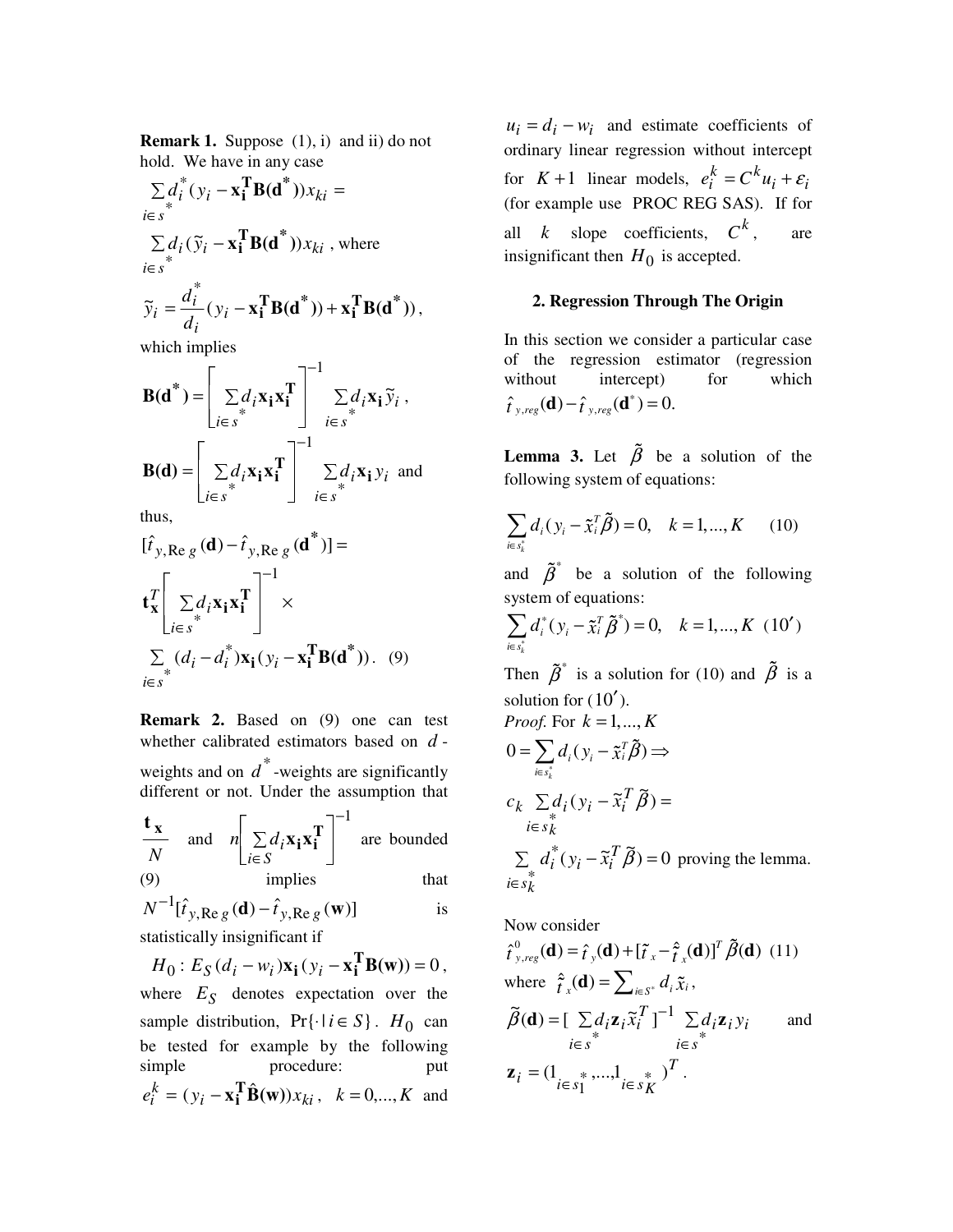Note that the matrix  $\sum_{i \in s^*} d_i \mathbf{z}_i \tilde{\mathbf{x}}_i^T$  $\tilde{x}_i^T$  is also a<br>lement diagonal and thus  $\left[\sum_{i \in s^*} d_i \mathbf{z}_i \tilde{x}_i^T\right]^{-1}$  is also a<br>diagonal matrix with k -th diagonal element<br>equal to  $\left[\sum_{i \in s^*_{k}} d_i x_{ki}\right]^{-1}$ , and so<br> $\left(\sum_{i \in s^*_{i}} d_i y_i\right)$ diagonal matrix with *k* -th diagonal element equal to  $\left[\sum_{i \in s_k^*} d_i x_{ki}\right]^{-1}$ , and so

$$
\tilde{\beta} = \begin{bmatrix}\n\sum_{i \in s_1^*} d_i y_i \\
\sum_{i \in s_1^*} d_i x_{1i} \\
\vdots \\
\sum_{i \in s_k^*} d_i y_i \\
\sum_{i \in s_k^*} d_i x_{ki}\n\end{bmatrix}.
$$

Therefore  $\beta$ (**d**) is a solution of (10). Thus<br>terms cancel out in (11) so that<br> $\hat{t}_{y, reg}^0$  (**d**) =  $\tilde{t}_x^T \tilde{\beta}$  (**d**) =<br> $\sum_{i \in s_k} d_i y_i$ <br> $K = i \in s_k^*$ terms cancel out in (11) so that  $\hat{\tau}_{y, reg}^{0}(\mathbf{d}) = \tilde{\tau}_x^T \tilde{\beta}(\mathbf{d}) =$  $\sum_{i=1}^{L} t_{x_k} \frac{\sum_{k=1}^{L} g_k}{\sum_{k=1}^{L} d_i x_{ki}} =$ —<br>. . = *i*∈ *s*  $\dot{k}$  $\frac{K}{\sum}$  *i* $\in$  $k=1$   $\sum a_i x_{ki}$  $i \in s_k$ *i i*  $x_k \overline{\sum d_i x}$  $d_i y$ *t*  $\begin{array}{ccc} 1 & \begin{array}{c} 1 & \end{array} \\ \begin{array}{c} 1 & \end{array} \\ \begin{array}{c} i \in S_1 \\ \end{array} \end{array}$ \* *K kx t*

$$
\sum_{k=1}^{K} \sum_{\substack{i \in S_k^*}} y_i [d_i \frac{f_{x_k}}{\sum_{\substack{i \in S_k^*}} d_i x_{ki}}]
$$
(12)

Additionally, from Lemma 3,  $\hat{\tau}_{y,reg}^{0}(\mathbf{d}) = \hat{\tau}_{y,reg}^{0}(\mathbf{d}^{*}).$ 

**Remark 3.** Note that if  $x_{ki}$  are nonnegative numbers and  $x_{ki} > 0$  for any  $s_k^*$  then

$$
\tilde{\beta}(\mathbf{d}) = [\sum_{i \in s^*} \frac{d_i}{\sigma_i^2} \tilde{x}_i \tilde{x}_i^T]^{-1} \sum_{i \in s^*} \frac{d_i}{\sigma_i^2} \tilde{x}_i y_i,
$$
\nwhere  $\sigma_i^2 = \sigma^2 \sum_{k=1}^K x_{ki}$ . In particular\n
$$
\hat{t}_{y, reg}^0 \text{ is a ratio estimator if } K = 1.
$$

 $\hat{t}^0_{y,reg}$  is a ratio estimator if  $K = 1$ .

## **3. Calibration On Known Totals**

Under the practically important case in which auxiliary variables are strata

indicators the Linear Regression estimators with and without intercept coincide and thus  $\hat{t}_{y,reg}(\mathbf{d}) = \hat{t}_{y,reg}(\mathbf{d}^*).$ To see this, let  $x_{ki} = 1_{i \in S_i^*}$ . Then  $\sum_{k=1}^{K} x_{ki} = 1$  for all *i* and  $\mathbf{t}_{\mathbf{x}} = (t_{\mathbf{x}_0}, ..., t_{\mathbf{x}_k})^T$  where  $t_{\mathbf{x}_k} = \text{#}$  units in a set  $S_k^*$ , the *k* -th total for  $k = 1, ..., K$  and  $t_{\mathbf{x}_0} = t_{\mathbf{x}_1} + \dots + t_{\mathbf{x}_k}$  (equals the number of units in the population.). Consider  $\hat{t}^0_{y,reg}(\mathbf{d}) = \hat{t}_y(\mathbf{d}) + [\tilde{t}_x - \hat{\tilde{t}}_x(\mathbf{d})]^T \tilde{\beta}(\mathbf{d}),$ where **B(d)** is any solution to  $\Delta(\mathbf{d}) = arg \inf_{\mathbf{A}} \sum d_i (y_i - \mathbf{x}_i^T \mathbf{A})^2$ *i s*  $arg \inf \sum d_i(y)$ <sup>∗</sup> ∈ **B(d)** =  $arg \inf_{A} \sum_{i} d_i (y_i - \mathbf{x}_i^T A)^2$ . (13)

It can be shown that  $\left[ \mathbf{t}_{x} - \hat{\mathbf{t}}_{x} \right]^{T} \mathbf{B}(\mathbf{d})$  is unique (compare Valliant, et. al 2000, Chapter 7.) Using  $\sum_{k=1}^{K} x_{ki} = 1$  for all *i* and denoting  $\tilde{A} = (a_1 + a_0, ..., a_k + a_0)^T$  we  $A = (a_1 + a_0, ..., a_K + a_0)^T$  we<br>  $\mathbf{A} = \tilde{\chi}_i^T \tilde{A}$  and thus (13) is<br>  $\mathbf{v}_y(\mathbf{d}) + [\tilde{t}_x - \hat{t}_x(\mathbf{d})]^T \tilde{\beta}(\mathbf{d}),$ <br>  $\vdots$   $\mathbf{c} \sum_i \tilde{\mathbf{d}}_i (\mathbf{d})^T \tilde{\beta}(\mathbf{d}),$ equivalent to

can write 
$$
\mathbf{x}_i^T \mathbf{A} = \tilde{\mathbf{x}}_i^T \tilde{A}
$$
 and thus (13) is  
equivalent to  
 $\hat{t}_{y, reg}^0(\mathbf{d}) = \hat{t}_y(\mathbf{d}) + [\tilde{t}_x - \hat{t}_x(\mathbf{d})]^T \tilde{\boldsymbol{\beta}}(\mathbf{d}),$   
where  $\tilde{\boldsymbol{\beta}}(\mathbf{d}) = arg \inf_{\mathbf{b}} \sum_{i \in s^*} d_i (y_i - \tilde{x}_i^T \mathbf{b})^2$   
which implies  
 $\hat{t}_{y, reg}(\mathbf{d}) = \hat{t}_{y, reg}^0(\mathbf{d}) = \hat{t}_{y, reg}^0(\mathbf{d}^*) = \hat{t}_{y, reg}(\mathbf{d}^*).$ 

which implies

 $\hat{t}_{y,reg}(\mathbf{d}) = \hat{t}_{y,reg}^{0}(\mathbf{d}) = \hat{t}_{y,reg}^{0}(\mathbf{d}^{*}) = \hat{t}_{y,reg}(\mathbf{d}^{*}).$ 

## **4. Bounds For Adjusted Weights**

Let us return to the general expression for the calibration estimator (see the beginning of section 1),  $\hat{t}_{y, reg}(\mathbf{d}) = \sum_{i \in s^*} v_i y_i$  and  $\hat{\tau}_{y, reg}^0(\mathbf{d}) = \sum_{i \in s^*} v_i^0 y_i$ , One of the requirements which we have to follow often in practice is bounds for the ratio between the final weight, **v** or  $\mathbf{v}^0$ , and the initial (frame sample) weight,  $\mathbf{d}^*$  in our case, that is

$$
L < v_i / d_i^* < U. \tag{14}
$$